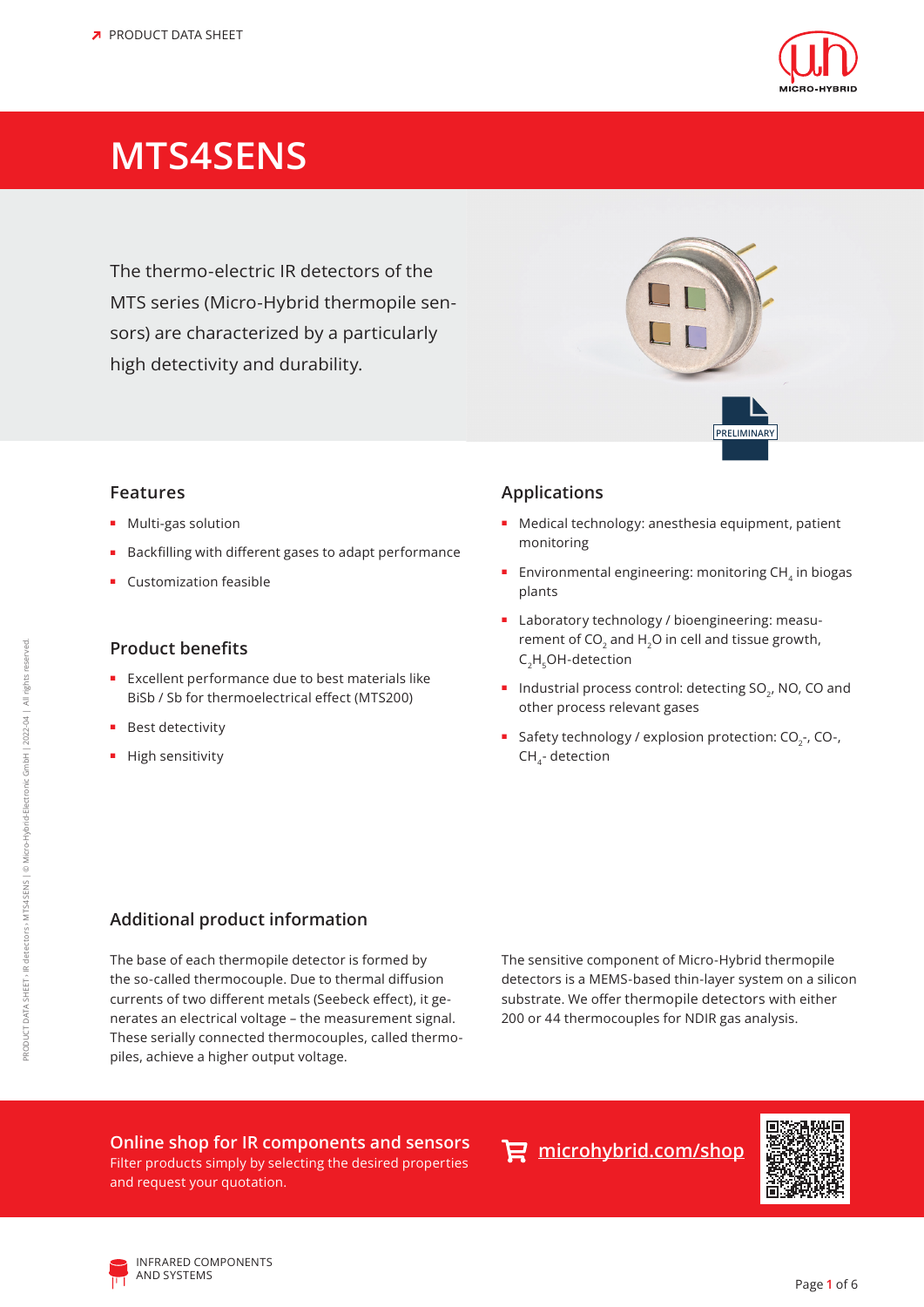## **Technical data**

| <b>Technical parameter</b>            | <b>TS 200</b>                                                                           | <b>TS44</b>                 | Unit                   |  |  |
|---------------------------------------|-----------------------------------------------------------------------------------------|-----------------------------|------------------------|--|--|
| Active area                           | $4 \times (1.2 \times 1.2)$                                                             | $4 \times (1.0 \times 1.0)$ | mm <sup>2</sup>        |  |  |
| Aperture                              | $4 \times (1.5 \times 1.5)$                                                             | $4 \times (1.5 \times 1.5)$ | mm <sup>2</sup>        |  |  |
| Number of thermocouples               | 200                                                                                     | 44                          |                        |  |  |
| Time constant $_{0.63\%}$ 1,2,3       | typ. 51                                                                                 | typ. 16.8                   | ms                     |  |  |
| DC output voltage 1,2,3               | typ. 9.35                                                                               | typ. 1.68                   | mV                     |  |  |
| DC sensitivity <sup>1,2,3</sup>       | typ. 171                                                                                | typ. 44                     | V/W                    |  |  |
| Noise voltage <sup>2</sup>            | typ. 33                                                                                 | typ. 24                     | $nV/Hz^{1/2}$          |  |  |
| Noise equivalent power NEP 1,2,3      | typ. 0.19                                                                               | typ. 0.55                   | $nW/Hz^{1/2}$          |  |  |
| Specific dectivity D* 1,2,3           | typ. 6.27*10 <sup>8</sup>                                                               | typ. 1.82*10 <sup>8</sup>   | cmHz <sup>1/2</sup> /W |  |  |
| Resistance of thermopile <sup>2</sup> | typ. 65                                                                                 | typ. 36                     | $k\Omega$              |  |  |
| Thermistor                            | PTC Ni1000, other on request: Technical specifica-<br>tions see document "Thermistors". |                             |                        |  |  |
| Filling gas <sup>3</sup>              | Kr, other on request                                                                    |                             |                        |  |  |
| Filters                               | See document "Infrared filters", customized filters<br>on request.                      |                             |                        |  |  |
| Operating temperature                 | $-20+85$                                                                                | $-20+85$                    | $^{\circ}$ C           |  |  |
| Housing                               | TO39                                                                                    | TO39                        |                        |  |  |

**<sup>1</sup>** T=500 K, E=38 W/m2, without influence of filter characteristic

 $2$  At T<sub>amb</sub> = 25 °C

**<sup>3</sup>** With Kr-filling, other gases on customer's request

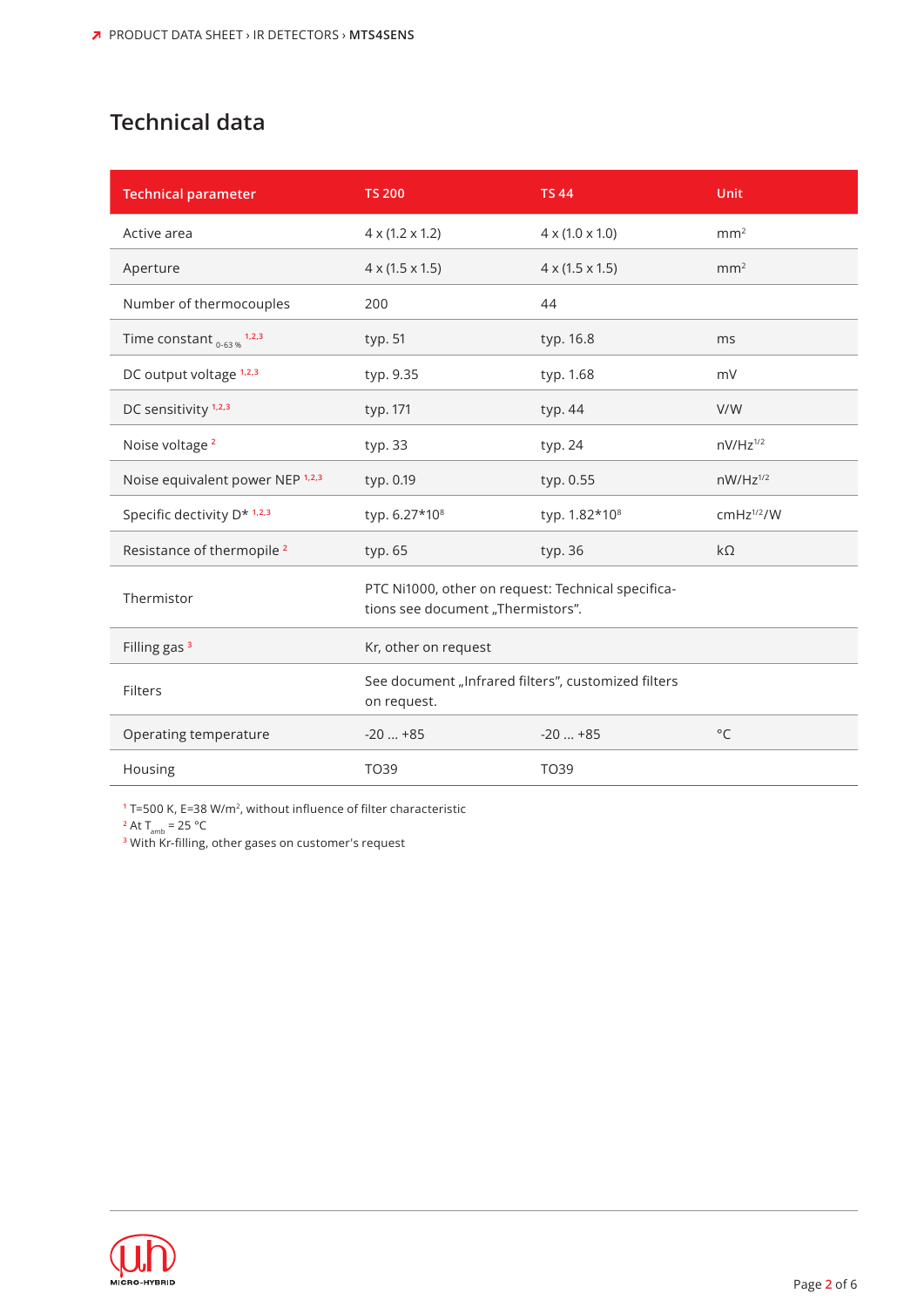# **Typical operating characteristics**





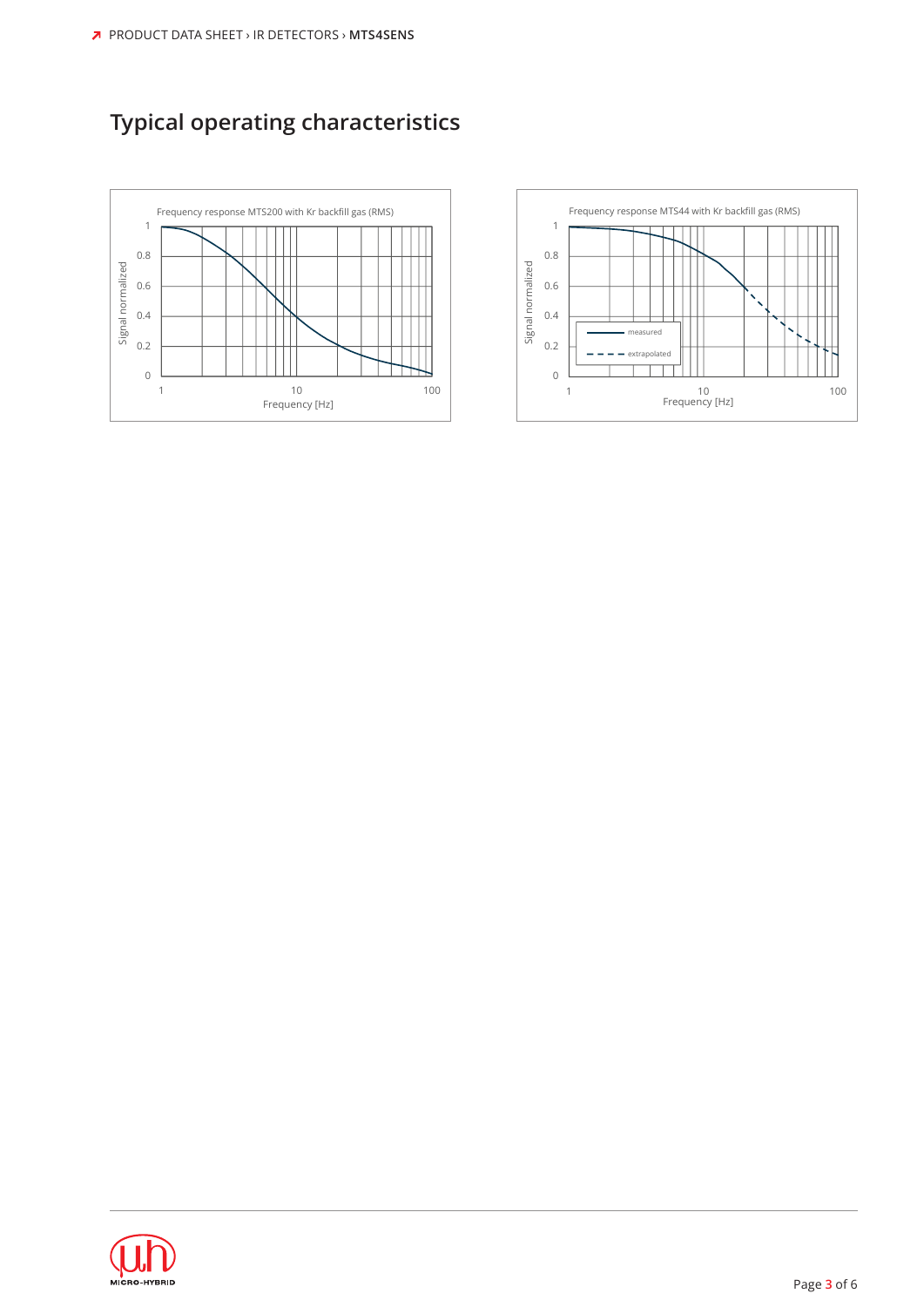## **Electrical schemata**

#### **Pin out (bottom view)**



#### **■** Pin 1 – TP4 +

- **■** Pin 2 GND/Case
- **■** Pin 4 TP3 +
- **■** Pin 5 TP2 +
- **■** Pin 6 Thermistor
- **■** Pin 8 TP1 +

### **Circuits**

| Equivalent circuit diagram |                                  |                 |  |  |  |  |  |  |
|----------------------------|----------------------------------|-----------------|--|--|--|--|--|--|
| <b>CHANNEL 1</b>           |                                  | TP <sub>1</sub> |  |  |  |  |  |  |
| <b>CHANNEL 2</b>           |                                  | TP <sub>2</sub> |  |  |  |  |  |  |
| <b>CHANNEL 3</b>           |                                  | TP3             |  |  |  |  |  |  |
| <b>CHANNEL 4</b>           |                                  | TP4             |  |  |  |  |  |  |
|                            | $\vartheta$ , $\boldsymbol{\mu}$ | Thermistor      |  |  |  |  |  |  |
|                            |                                  | <b>GND/CASE</b> |  |  |  |  |  |  |

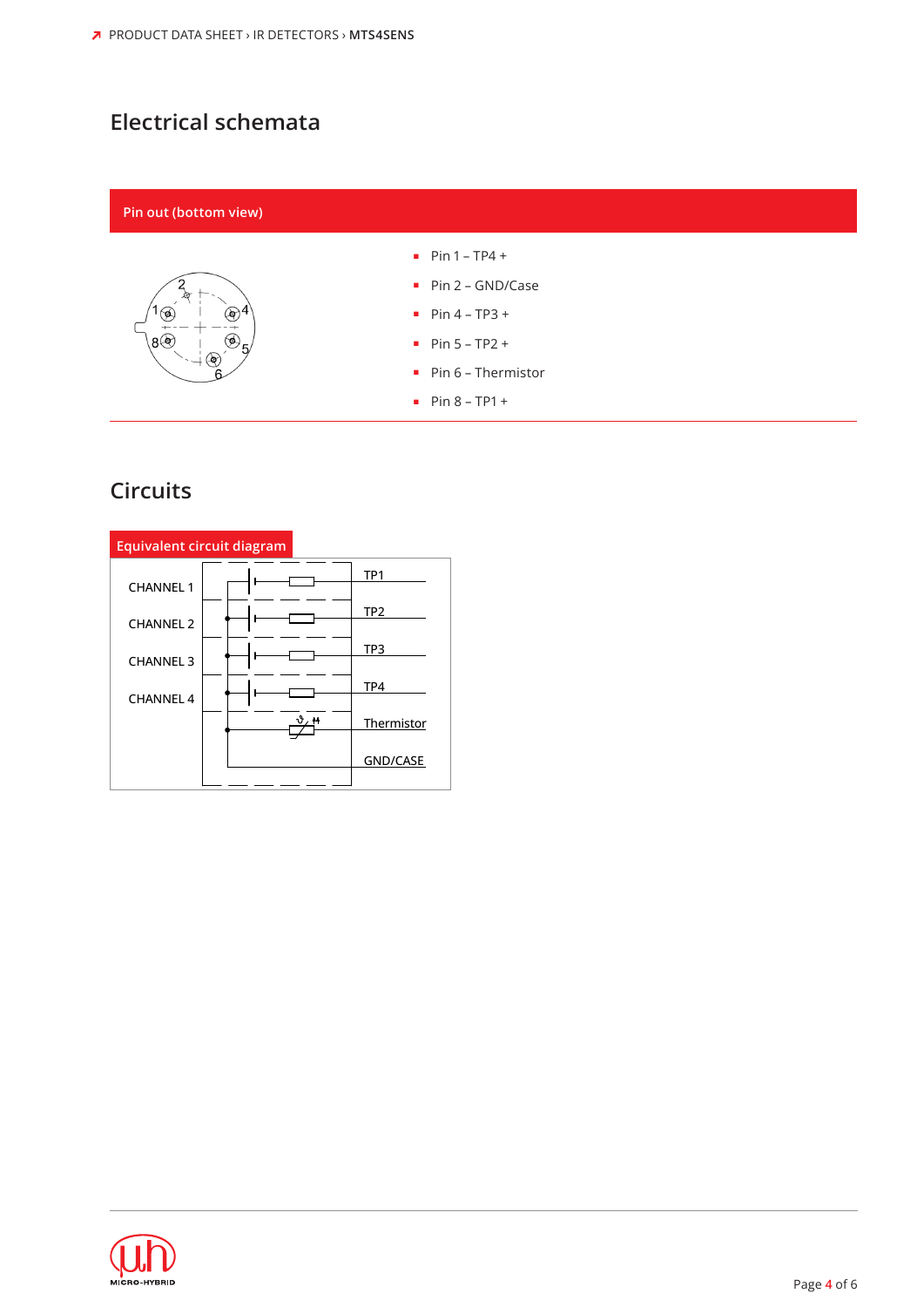### **Mechanical drawings**







 $\rightarrow$  All geometrical dimensions in mm